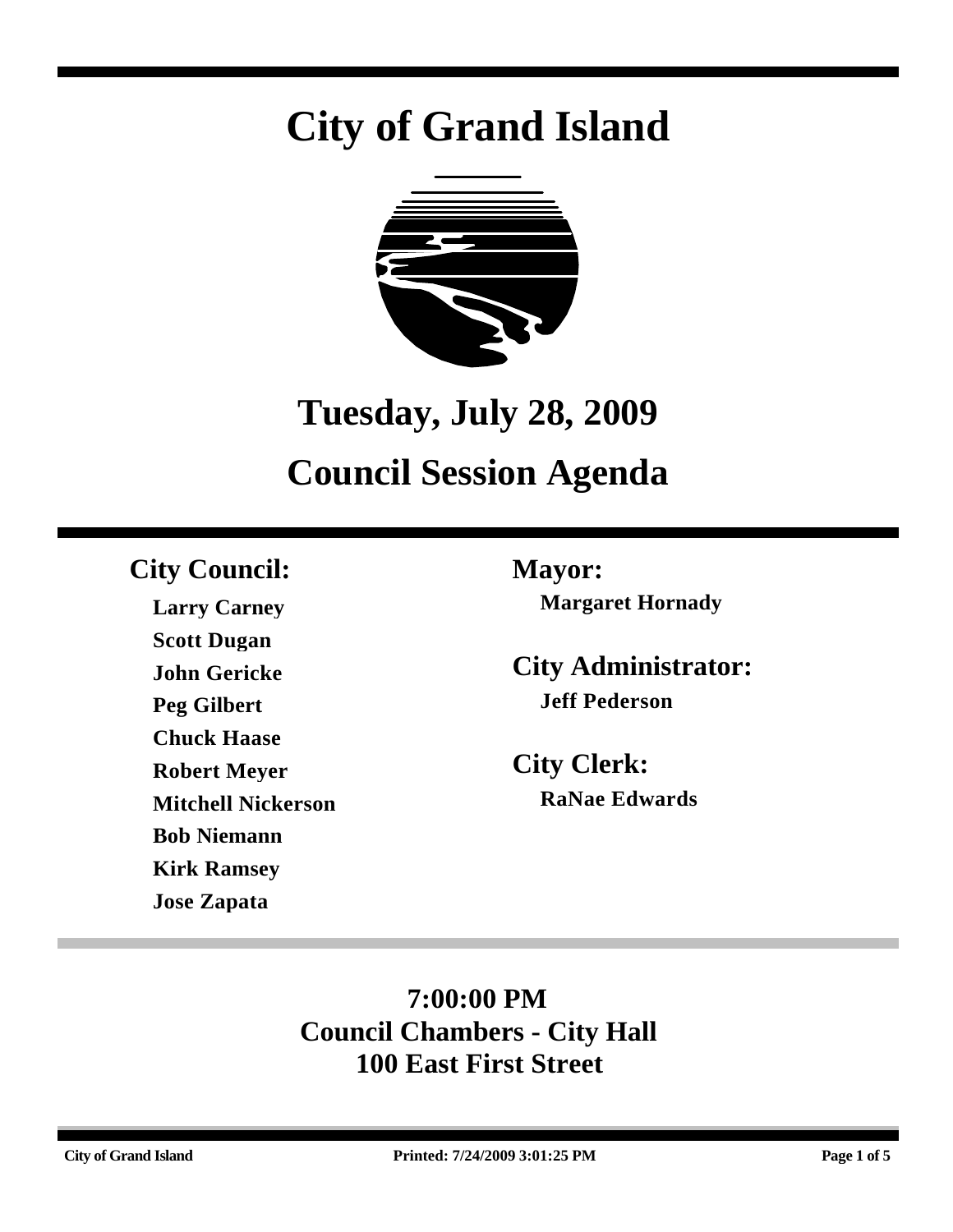#### **Call to Order**

**This is an open meeting of the Grand Island City Council. The City of Grand Island abides by the Open Meetings Act in conducting business. A copy of the Open Meetings Act is displayed in the back of this room as required by state law.**

**The City Council may vote to go into Closed Session on any agenda item as allowed by state law.**

#### **Invocation**

**Pledge of Allegiance**

**Roll Call**

#### **A - SUBMITTAL OF REQUESTS FOR FUTURE ITEMS**

**Individuals who have appropriate items for City Council consideration should complete the Request for Future Agenda Items form located at the Information Booth. If the issue can be handled administratively without Council action, notification will be provided. If the item is scheduled for a meeting or study session, notification of the date will be given.**

#### **B - RESERVE TIME TO SPEAK ON AGENDA ITEMS**

**This is an opportunity for individuals wishing to provide input on any of tonight's agenda items to reserve time to speak. Please come forward, state your name and address, and the Agenda topic on which you will be speaking.**

#### **MAYOR COMMUNICATION**

**This is an opportunity for the Mayor to comment on current events, activities, and issues of interest to the community.**

#### **C - PRESENTATIONS AND PROCLAMATIONS**

**C1 Recognition of 2008-2009 Community Youth Council**

#### **E - PUBLIC HEARINGS**

- **E1 Public Hearing on Request from Hornady FLP on Behalf of Midland Telecom for a Conditional Use Permit for a Communications Tower Located at 3625 West Old Potash Highway**
- **E2 Public Hearing on Acquisition of Detention Cell Land in Lots Two (2) and Three (3) and Outlot A of Springdale Second Subdivision (Springdale, LLC)**

*Are there any items the council would like removed from the consent agenda?*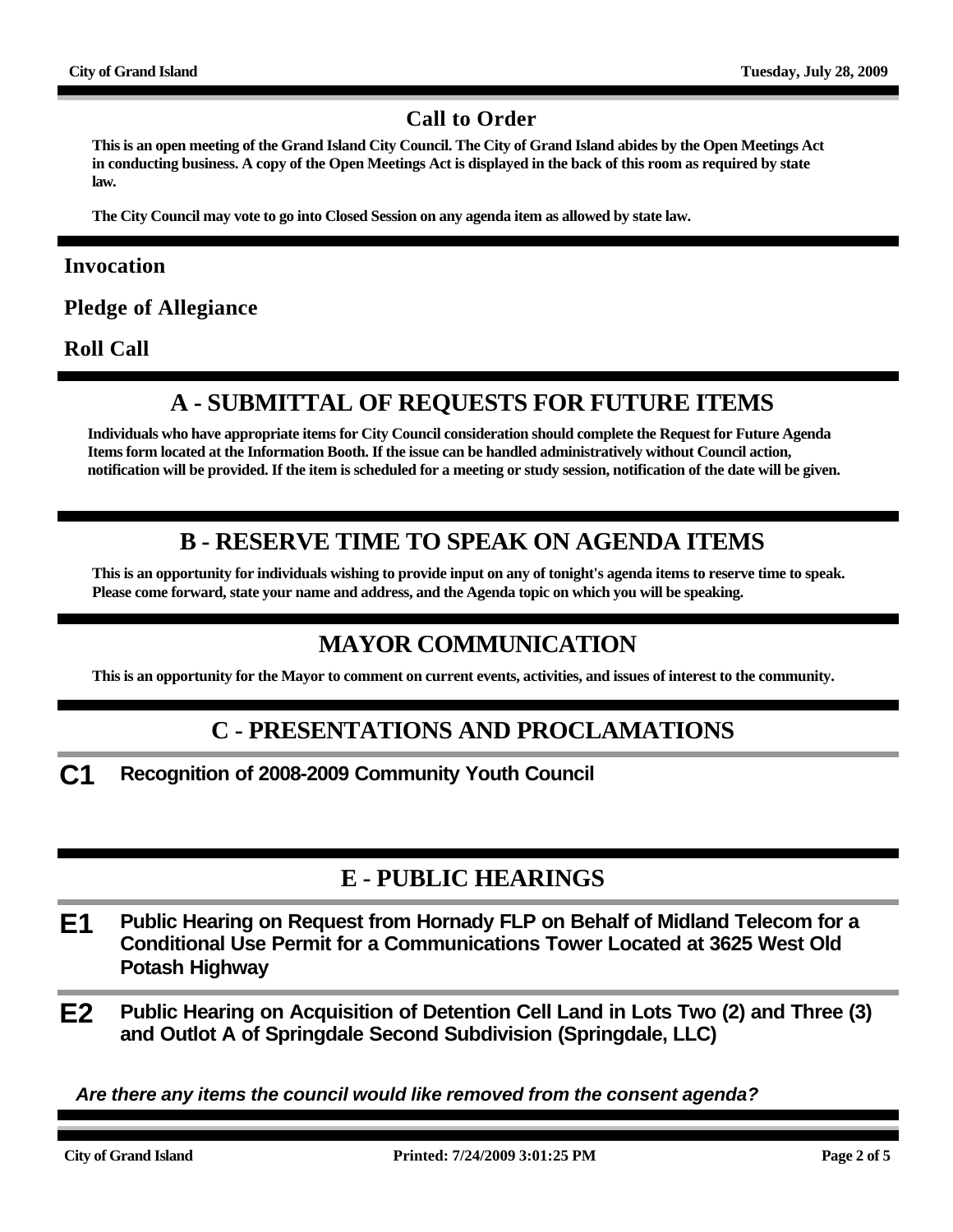#### **G - CONSENT AGENDA**

- **G1 Approving Minutes of July 13, 2009 Annual Joint Central District Health Department Meeting**
- **G2 Approving Minutes of July 14, 2009 City Council Regular Meeting**
- **G3 Approving Minutes of July 21, 2009 City Council Study Session**
- **G4 Approving Re-Appointments of Marv Webb, Mike Wenzl, Todd Enck, and New Appointment of Brad Kissler to the Building Code Advisory Board**
- **G5 Approving Re-Appointments of Al Avery, Glen Murray, John Schultz, Mike Nolan and Karen Bredthauer and New Appointment of Deb Trosper and to the Zoning Board of Adjustment**
- **G6 #2009-175 Approving FY 2009-2010 Annual Budget for Business Improvement District #4, South Locust Street from Stolley Park Road to Fonner Park Road, and Setting Date for Board of Equalization**
- **G7 #2009-176 Approving FY 2009-2010 Annual Budget for Business Improvement District #6, Second Street, and Setting Date for Board of Equalization**
- **G8 #2009-177 Approving FY 2009-2010 Annual Budget for Business Improvement District #7, South Locust Street from Highway 34 to Stolley Park Road, and Setting Date for Board of Equalization**
- **G9 #2009-178 Approving FY 2009-2010 Annual Budget for Business Improvement District #8, Downtown, and Setting Date for Board of Equalization**
- **G10 #2009-179 Approving Acquisition of Detention Cell Land in Lots Two (2) and Three (3) and Outlot A of Springdale Second Subdivision (Springdale, LLC)**
- **G11 #2009-180 Approving Supplemental Agreement No. 1 with NDOR for South Locust Street Phase 2 (Northbound) Roadway Construction**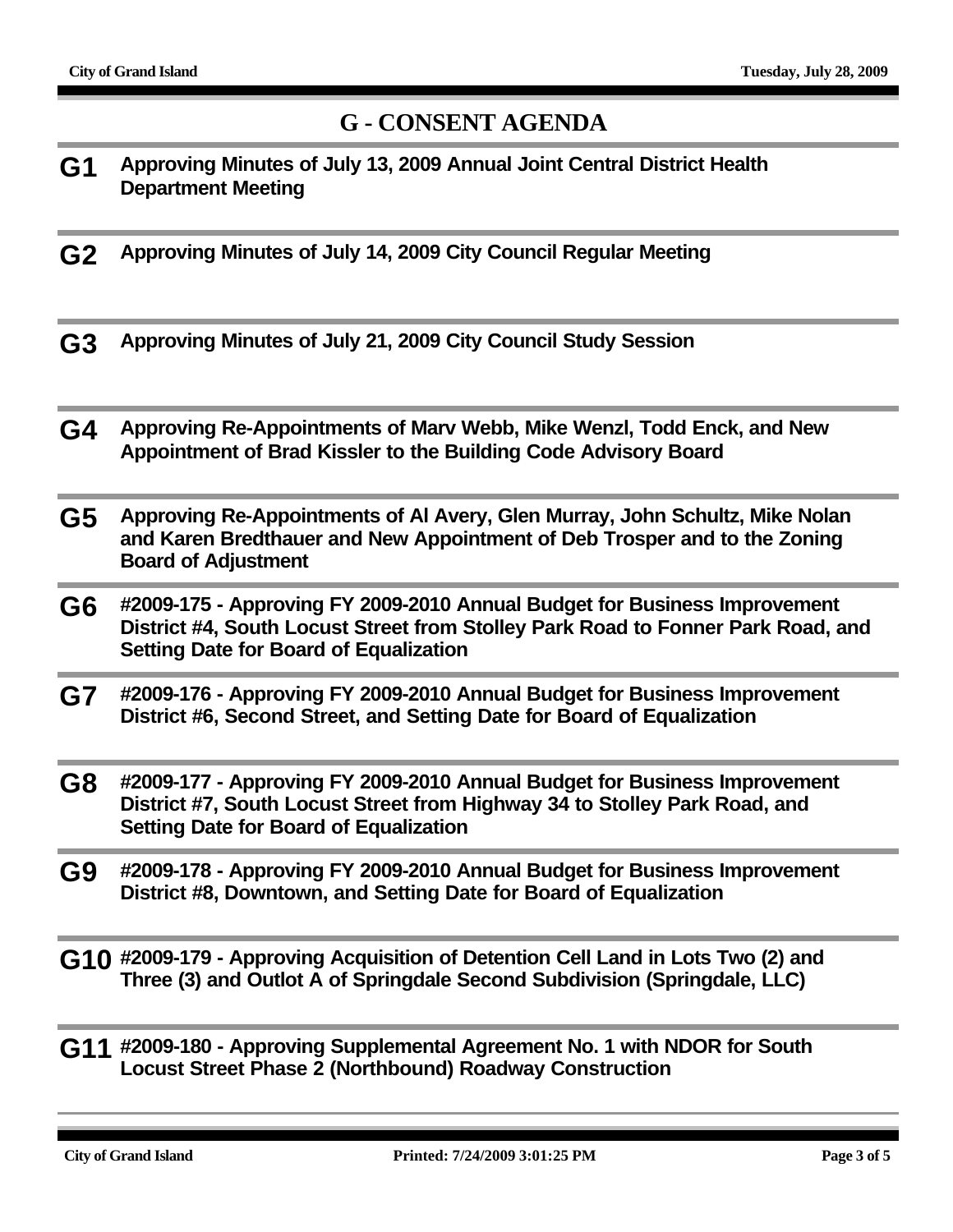- **G12 #2009-181 Approving Change Order No. 1 for Asphalt Maintenance Project 2009- AC-1**
- **G13 #2009-182 Approving Change Order No. 1 for Sanitary Sewer District No. 76 Replacement; Vine Street, Between Ashton Avenue and Koenig Street**
- **G14 #2009-183 Approving Purchase of a Skid Steer Loader for Use in Concrete Repair Operations at the Streets Division of the Public Works Department**
- **G15 #2009-184 Approving Deed of Reconveyance of Property at Lot 1 Platte Valley Industrial Park**
- **G16 #2009-185 Approving Extension Request for Community Development Block Grant #08-CR-002 Phase 3**
- **G17 #2009-186 Approving Bid Award for Ambulance Remount**
- **G18 #2009-187 -Approval of Engineering Services for the Veterans Home Complex**
- **G19 Consideration of City Council Result Maps**

#### **H - REQUESTS AND REFERRALS**

**H1 Consideration of Request from Hornady FLP on Behalf of Midland Telecom for a Conditional Use Permit for a Communications Tower Located at 3625 West Old Potash Highway**

#### **J - PAYMENT OF CLAIMS**

**J1 Approving Payment of Claims for the Period of July 15 2009 through July 28, 2009**